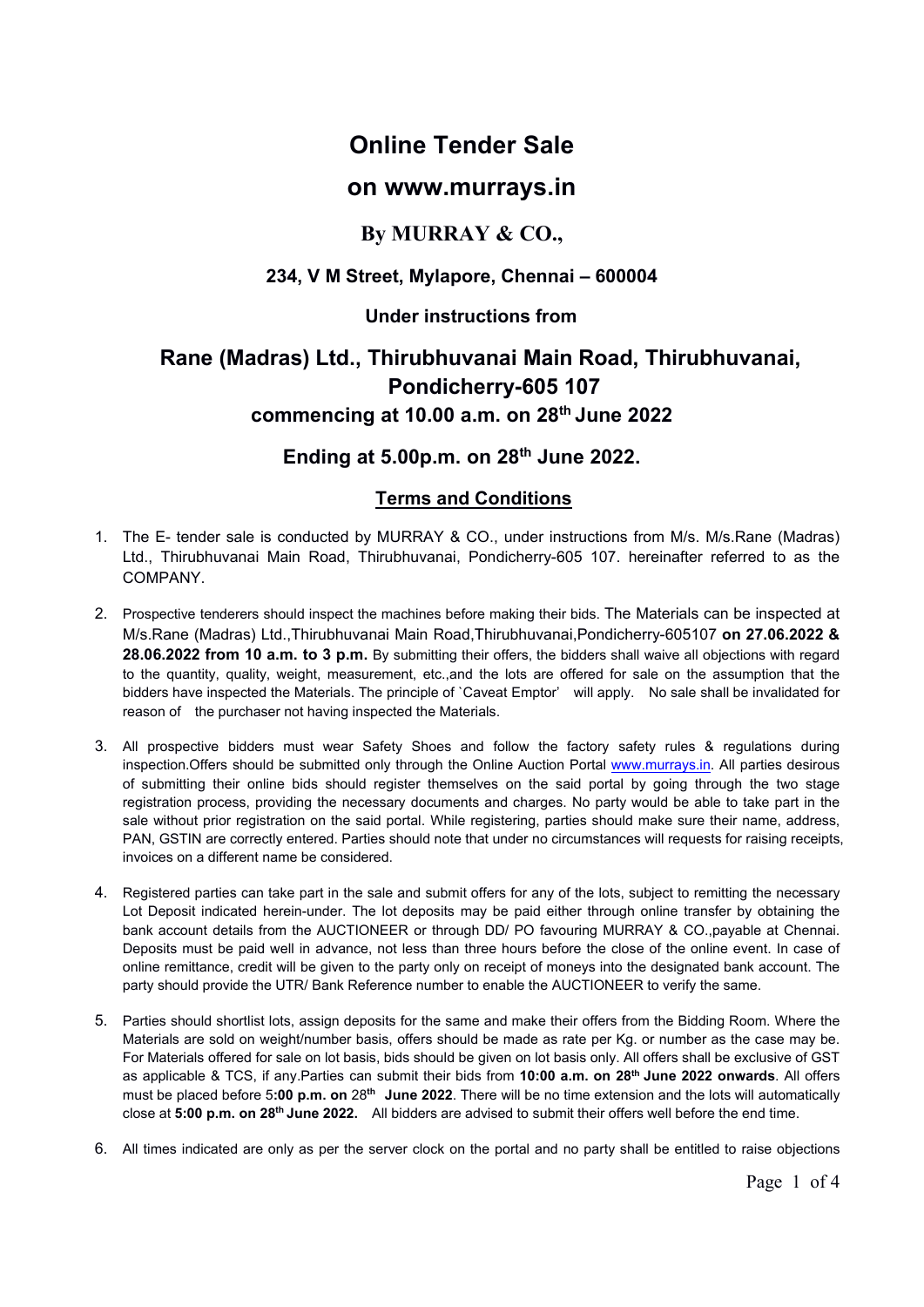that they were not able to place their offers based on any other clock. It is suggested that all parties place their offers well before the end time.

- 7. The offers should be made only per unit indicated against each lot (per kg./ per No. etc). The offer should be only for the basic rate and exclusive of GST & TCS. Offers once submitted cannot be withdrawn. While submitting their offers parties must take care to ensure that their offer is only the basic rate, exclusive of GST & TCS, per unit of measurement (KGS or NOS or LOT as the case may be). Before recording the offer, the system will prompt the party to check and confirm submission of their offer. By submitting their offers, parties indicate their acceptance to all the terms and conditions of sale, both the general conditions and any specific conditions for the lots, if any. Parties should ensure that there are no mistyping in their offers such as additional zeros etc since by submitting their offer, they are bound by the same and can not later raise requests for cancellation on account of any mistyping.Offers, once submitted, shall not be withdrawn, for a period not more than fifteen days from the closing date of tender. If any bidders chooses to withdraw his offer before finalisation, the lot deposit will stand forfeited to the COMPANY. The COMPANY reserves the right to reject any or all the offers, without assigning any reasons therefor.
- 8. A**ll the offers are subject to acceptance by the COMPANY. All tenders received by the closing time will be opened jointly by the officials of Rane (Madras) Ltd., and MURRAY & CO. Normally, the decision of Rane (Madras) Ltd. would be intimated to the parties by telephone/email within seven days from the closing date of tender. The COMPANY may however, request the parties to keep their offers open for a further period, not exceeding 7 days and the tenderers shall agree to the same.**
- 9. Subject to reserve price if any fixed by the COMPANY, the highest bids received for each lot would be considered for acceptance. The tenderers, whose offers have been accepted by Rane (Madras) Ltd., shall be the purchasers. The COMPANY however reserves the right to record any or all the offers subject to subsequent confirmation. It is the responsibility of the tenderer to ascertain from the COMPANY or the AUCTIONEER if their offers have been accepted. Non-receipt of intimation of acceptance cannot be given as reason for delay in payment of balance amount.
- 10. The COMPANY also reserves the right to negotiate with the highest tenderer(s) for increased offer(s) for any or all lot(s) and in the event of the highest tenderer(s) not being able to or agreeable to match the price required by the COMPANY, the COMPANY may negotiate with any of the other bidders. The lot deposit paid by the successful purchasers will be assigned as EMD for the lot. All Receipts, Invoices, Gate Passes, etc., will be issued only in the name of the purchaser as registered on the portal. Request for name change will not be considered under any circumstances and no amendment/ change of name will be permitted after acceptance of the offers.
- 11. The balance amount due by the successful bidders together with GST & TCS should be remitted to M/s.Rane (Madras) Ltd., Thirubhuvanai Main Road, Thirubhuvanai, Pondicherry-605 107 within three working days from the date of confirmation of the offer. For lots recorded subject to subsequent confirmation, In case the purchaser fails to remit the balance sale value as stipulated above, the COMPANY may at its discretion, grant extension of time to the purchaser to pay the balance amount together with duties, taxes and levies, subject to the purchaser paying penal charges at the rate of 0.25% per day of default, subject to a minimum of Rs. 50/- per day of delay, on the balance sale value.
- 12. After payment of the balance amount together with GST & TCS and levies, as per the clauses above, the lots should be removed by the purchaser at his cost from the site within seven working days from the date of confirmation of the offer. For lots taken subject to confirmation, delivery is to be taken within seven working days from the date of confirmation of the offers.
- 13. If the purchaser fails to take delivery as above, the COMPANY may at their discretion give extension of time for delivery, subject to the purchaser paying ground rent at the rate of 0.25% on the sale value per day or part thereof, subject to minimum of Rs.50/- per day of delay. If the purchaser fails to remit the balance amount within the time allowed, the deposit remitted will be forfeited. In case the purchaser, after payment of the entire value, fails to take delivery of the Materials within the stipulated time, the entire amount paid by the purchaser will be forfeited and the Materials remaining uncleared will be treated as abandoned. The purchaser will have no claim whatsoever over the Materials or the amounts paid.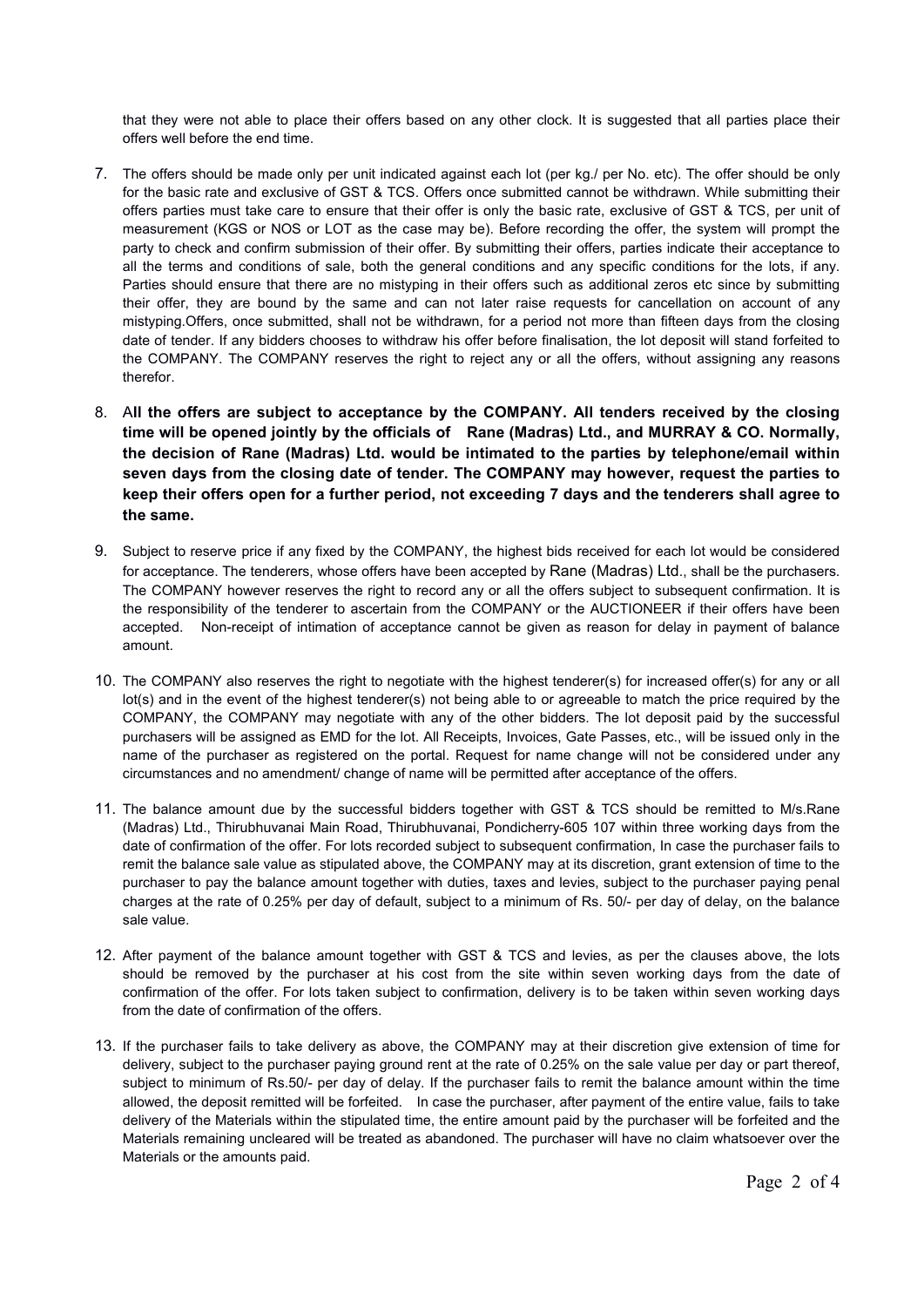- 14. In the event of forfeiture, the Materials will be sold either by private negotiation or otherwise, at the discretion of the COMPANY, at the risk and expense of the defaulting purchaser. The defaulting purchaser shall not be entitled to any profits on the re-sale but should make good any loss in the same. The Materials will lie at the risk of purchasers from the time of acceptance of the offers.The purchasers shall engage his/their own employees or labour and transport for clearance of the Materials from the COMPANY premises at his/their cost subject to the COMPANY security, discipline and regulations.
- 15. The purchasers should inform the COMPANY in writing of the details of employees/ labourers to be engaged by him/them for removal of the materials. The purchaser will be responsible for their conduct and behaviour of the employee/labourers engaged by him/them. If any tenderer or his authorized employee/labourer indulges in any malpractice or any action whatsoever detrimental to the interest of the COMPANY, action will be taken against such person involved as per COMPANY regulations. The purchasers should also ensure that no person below 18 years or no woman labourer is engaged by him/them in their behalf.
- 16. The purchasers should undertake to reimburse the COMPANY for any damages or loss caused to its employees or property while taking delivery of the materials purchased or due to any cause in which the successful bidders/ representatives/ labourers/ transport agents are involved.The COMPANY will not and cannot be held responsible and liable for any injury or death that may be caused either to the purchasers or his/their representatives/labourers resulting from accidents or any other cause while working within COMPANY premises.
- 17. The COMPANY cannot also be held responsible for any damage caused to the materials resulting from any accident or any other cause while clearing the scrap/machinery/equipment from the COMPANY premises. All purchasers & their labourers shall strictly follow the rules and regulations of the Company and abide by all safety rules. All persons entering the premises for clearance of scrap materials shall be covered under Insurance and PF. The purchaser shall bear the costs of such insurance and PF cover for all his labourers.
- 18. The purchasers shall engage their own labour/ man power and equipments for taking delivery and shall not be permitted to utilise the contract labourers of the COMPANY for loading. All labourers engaged by the purchaser shall wear Safety Shoes at the time of taking delivery of the scrap materials and they have to follow the factory safety rules & regulations. For lots where cutting of scrap material is required before loading, only cutting equipments approved by the Company should be used. All safety precautions should be taken while cutting the scrap materials. All cutting torches shall have non-return valves. Only approved cutting torch kits should be used, in the case of using LPG cylinders for cutting purpose.In case of any dispute the decision of COMPANY will be final and binding on all the parties.
- 19. The decision of the COMPANY will be final and binding in all matters. By submitting his bid, the purchaser expressly indicates his agreement and acceptance to all the Conditions stipulated herein-above.
- 20. **Special Conditions - 1. Dress Code : Formal (Shoes Must) 2. Double Mask to be wear during the presence in the Factory. 3. Copy of the double Vaccination Certificate to be produced at the time of entry to the Factory.**
- 21. For other details contact MURRAY & CO., No.234, V M Street, Chennai-4.

| Sale No | <b>Reference No</b> | Lot<br># | <b>Description</b>                         | Quantity<br>(app.) | <b>GST</b><br>% | TCS% | <b>Lot Deposit</b><br>(Rs.) |
|---------|---------------------|----------|--------------------------------------------|--------------------|-----------------|------|-----------------------------|
| 19863   | E199P/22/U003       |          | Used Rack Milling Cutter (Big)             | 600<br>Kgs         | 18              |      | 30000.00                    |
| 19864   | E199P/22/U003       | 2        | <b>Used Rack Milling Cutter</b><br>(Small) | 600<br>Kgs         | 18              |      | 25000.00                    |

#### **LIST OF MATERIALS**